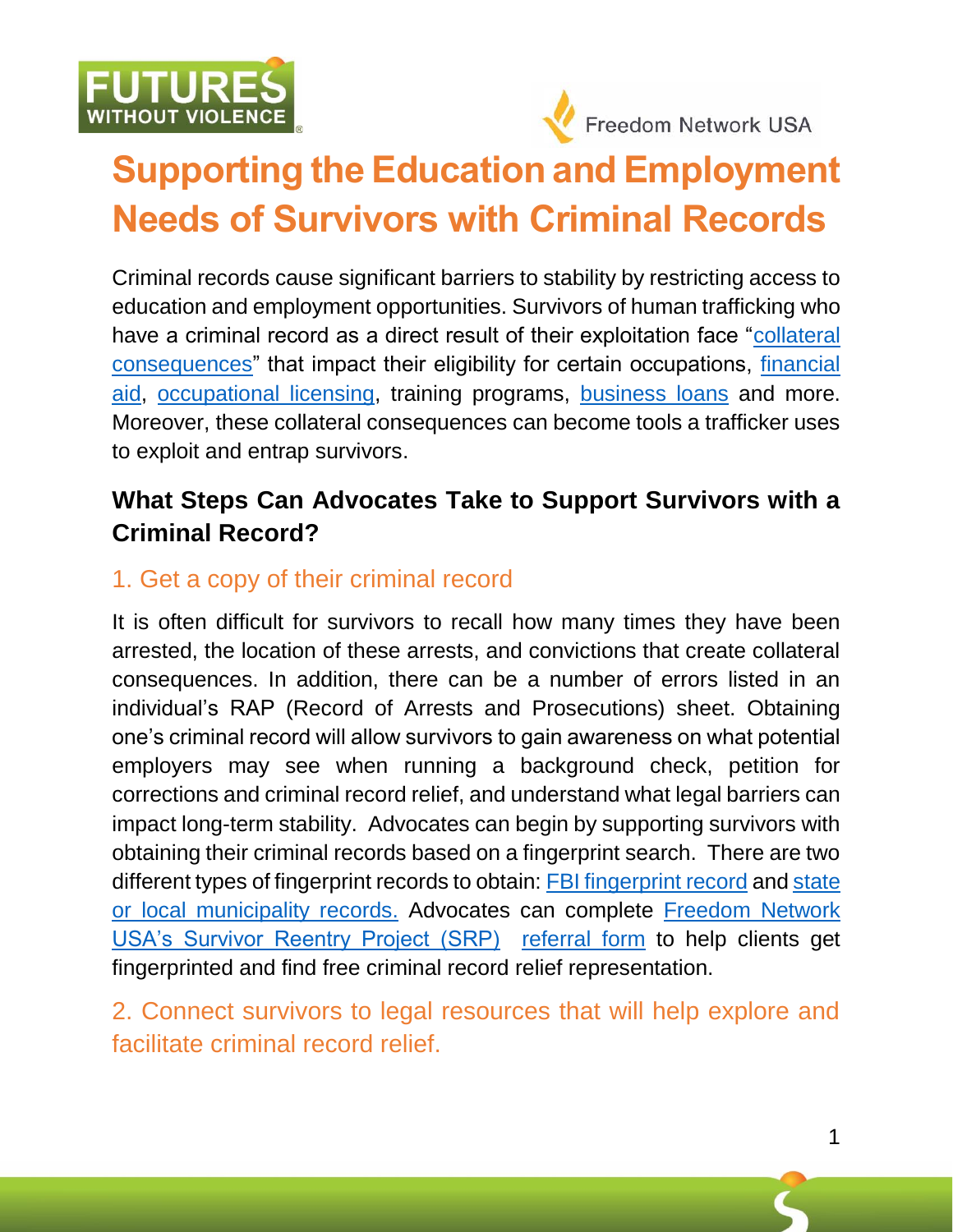

J Survivors may be eligible for criminal record relief ranging from cleaning up errors on a RAP sheet to [vacating,](https://polarisproject.org/wp-content/uploads/2019/03/Grading-Criminal-Record-Relief-Laws-for-Survivors-of-Human-Trafficking.pdf)  [expunging, or sealing their trafficking](https://polarisproject.org/wp-content/uploads/2019/03/Grading-Criminal-Record-Relief-Laws-for-Survivors-of-Human-Trafficking.pdf)[related convictions.](https://polarisproject.org/wp-content/uploads/2019/03/Grading-Criminal-Record-Relief-Laws-for-Survivors-of-Human-Trafficking.pdf) However, postconviction relief laws vary by state. Advocates can explore a current list of states offering post-conviction relief for survivors at the Survivor Reentry [Project \(SRP\) Criminal Record Relief](https://freedomnetworkusa.org/advocacy/survivor-reentry-project/)  [Laws for Survivors interactive map.](https://freedomnetworkusa.org/advocacy/survivor-reentry-project/) You



Freedom Network USA

### **Record Removal**

Every state has different vacatur and expungement laws. Eligible convictions often include prostitution-related offenses or other non-violent offenses. Currently there is no law allowing for the expungement of federal convictions.

can also obtain information on juvenile and adult criminal record clearance policies from [The Clean Slate Clearing House,](https://cleanslateclearinghouse.org/about/) a joint project between the U.S. Department of Labor's (DOL) Employment and Training Administration and U.S. Department of Justice's (DOJ) Bureau of Justice Assistance. In addition to understanding collateral consequences and local post-conviction laws, it is important for advocates to connect survivors to free and low-cost legal support to assist with criminal record relief. Some resources in identifying these free and low-cost legal service options are:

- [Survivor Reentry Project](https://freedomnetworkusa.org/advocacy/survivor-reentry-project/) and other legal programs can offer free assistance to survivors of human trafficking seeking to correct their record to seek vacatur and expungement.
- [Legal Services Corporation \(LSC\):](https://www.lsc.gov/about-lsc/what-legal-aid/get-legal-help) provides a national directory of nonprofit legal aid organizations.
- [CAST Legal Training and Technical Assistance](https://casttta.nationbuilder.com/) TTA offers free support to attorneys and social service providers assisting trafficking survivors nationwide with legal needs.

Additional Resources: [Workable Solutions for Criminal Record Relief:](https://freedomnetworkusa.org/app/uploads/2020/06/SRP-Workable-Solutions-November-2019.pdf)  [Recommendations for Prosecutors Serving Victims of Human Trafficking](https://freedomnetworkusa.org/app/uploads/2020/06/SRP-Workable-Solutions-November-2019.pdf)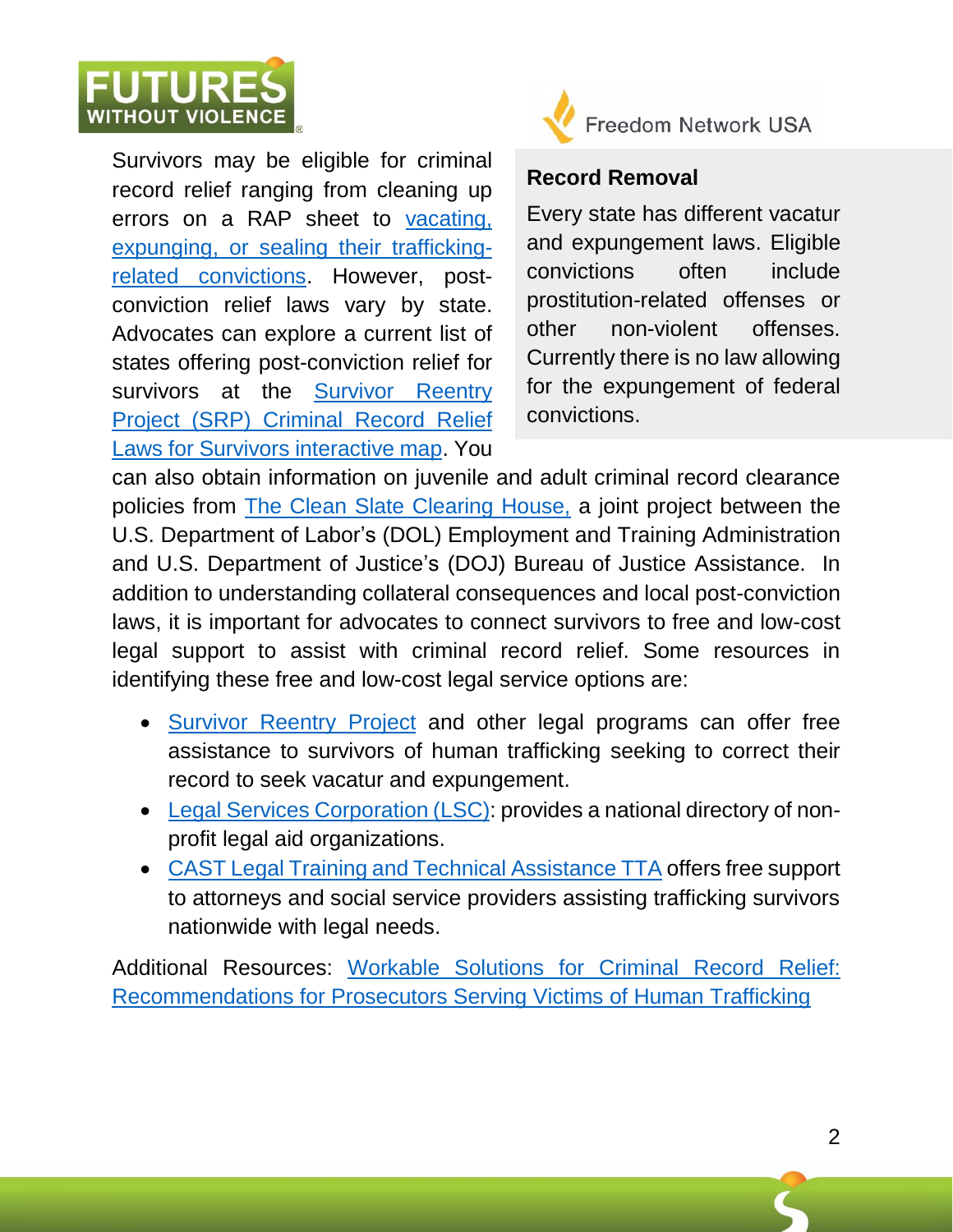



#### Ī 3. Educate survivors on their employment rights

States and cities have different employee protections and antidiscrimination laws. Advocates can become familiar with local employee protections through their local EEOC [FAQs.](https://www.eeoc.gov/field-office) They can also help survivors understand and navigate baseline federal [employment protections](https://www.consumer.ftc.gov/articles/employer-background-checks-and-your-rights) for individuals with criminal records or state protections through the [National](https://www.nelp.org/campaign/ensuring-fair-chance-to-work/)  [Employment Law Project \(NELP\).](https://www.nelp.org/campaign/ensuring-fair-chance-to-work/) These protections can include what employers can and cannot ask about in your background check, and how information

## **Employment and Background Checks**

A [2020 survey](https://www.esrcheck.com/wordpress/2020/07/17/pbsa-hr-2020-background-screening-survey/#:~:text=The%20findings%20of%20the%202020,had%20a%20documented%20screening%20policy.) of employers conducted by the Professional Background Screening Association and HR.com found that 94 percent of employers conducted at least one type of background check. The survey also found that screenings are on the rise even among positions that are not full-time.

can be used to make employment decisions. Additional resources for understanding employment rights are:

- [National Employment Law Project \(NELP\):](https://www.nelp.org/campaign/ensuring-fair-chance-to-work/) provides information on fair-chance hiring laws for people with prior arrest or conviction.
- [Legal Action Center \(NY\):](https://www.lac.org/) provides resources and strategies on how to restore opportunity for people with arrest and conviction records.
- [Department of Labor Resources for Workers:](https://www.dol.gov/agencies/whd/workers-resources) resources created by the DOL Hour and Wage division designed to help workers understand their rights and protection under law.

### 4. Prepare survivors to answer criminal records related questions

A common question by employers is whether an applicant has a criminal record. Survivors often experience significant anxiety about how to answer this question appropriately. Omission may give an employer ground to dismiss an applicant or take back offers of conditional employment after a background check. Therefore, advocates should provide a safe and empowered environment to help justice-involved survivors carefully prepare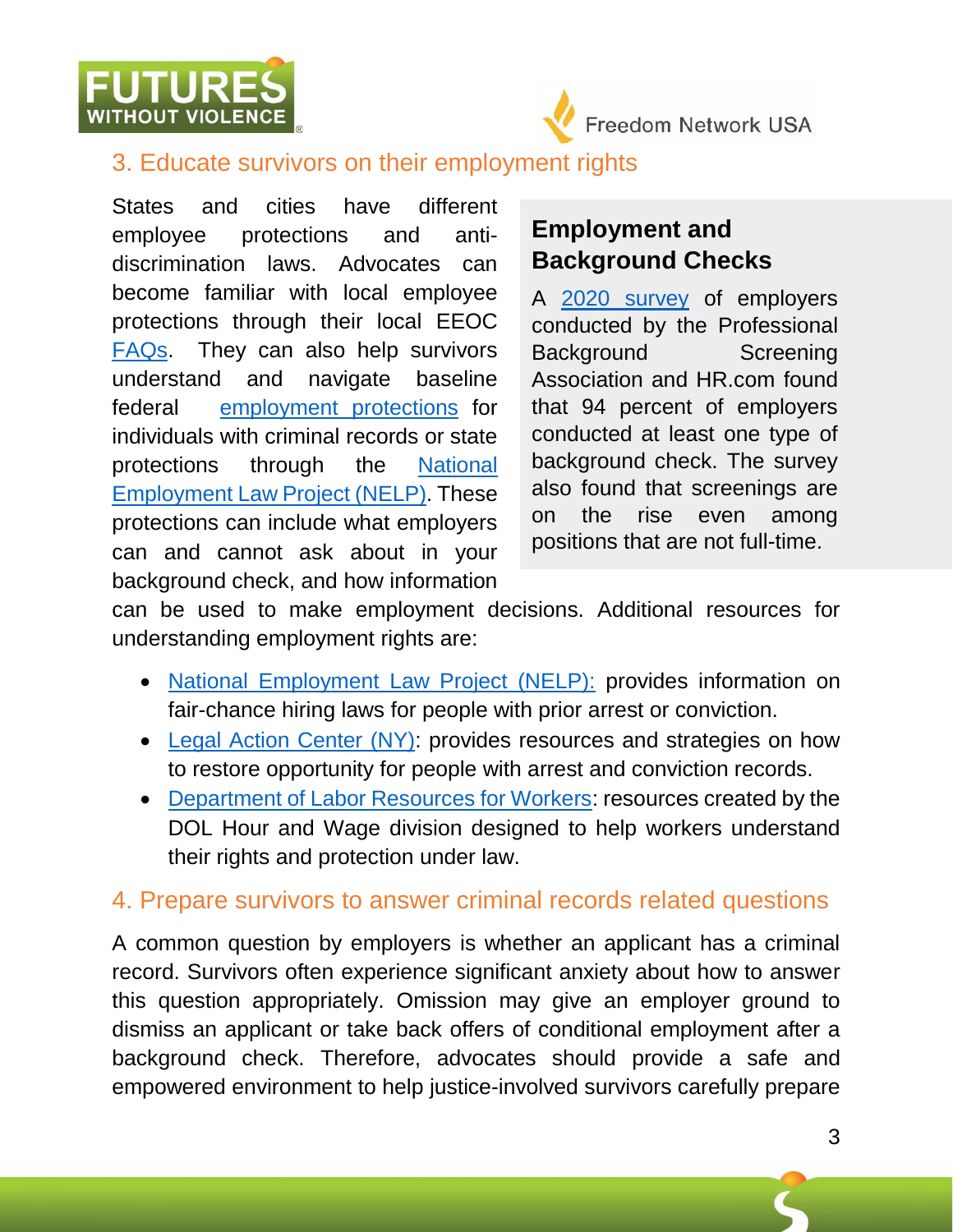



Freedom Network USA

Ī to answer this question. During this preparation, advocates can support survivors with drafting a clear and concise response to the common application question, participate in role play exercises on how to approach this question in an interview, and help survivors gather examples of growth and rehabilitation to highlight throughout the application process. DOL offers considerations on [how to talk about conviction with an employer.](https://www.careeronestop.org/ExOffender/FindAJob/GetInterviewReady/your-conviction.aspx) Advocates can also support survivors through completing the [work ready checklist.](https://www.careeronestop.org/ExOffender/FindAJob/WorkChecklist/work-ready-checklist.aspx)

### 5. Pursue evidence of rehabilitation

Prior to pursuing employment, encourage survivors to secure testimonials of their growth post-conviction, commonly referred to as ["evidence of](https://www.lac.org/assets/files/How-to-Gather-Evidence-of-Rehabilitation.pdf)  [rehabilitation.](https://www.lac.org/assets/files/How-to-Gather-Evidence-of-Rehabilitation.pdf)" This can include recommendations from teachers or school administrators, job training program administrators, former supervisors or colleagues, or counselors. This can help to increase employment success. Examples of evidence of rehabilitation are:

- Effective [personal statement](https://www.lac.org/assets/files/Personal-Statement-Outline-FINAL.pdf)
- Proof of completed or in-progress job training
- Proof of completed or in progress community service hours
- Proof of completed or in progress court-mandated or voluntary programs
- Proof of completed or in-progress education or other-post conviction accomplishments
- Letters of recommendation from probation or parole officers, mentors, friends, educators, clergy, and programs speaking to your character and who you are today
- Receipts of payments of fines, fees or restitution

There are programs that focus primarily on post-conviction training, education, and job opportunities. Connecting survivors to these opportunities can help build strong evidence of rehabilitation and provide easier access to employers who will hire formally incarcerated individuals. Visit these links to locate and learn more about these programs and resources:

1. [How to Gather Evidence of Rehabilitation \(Legal Action Center\)](https://www.lac.org/assets/files/How-to-Gather-Evidence-of-Rehabilitation.pdf)